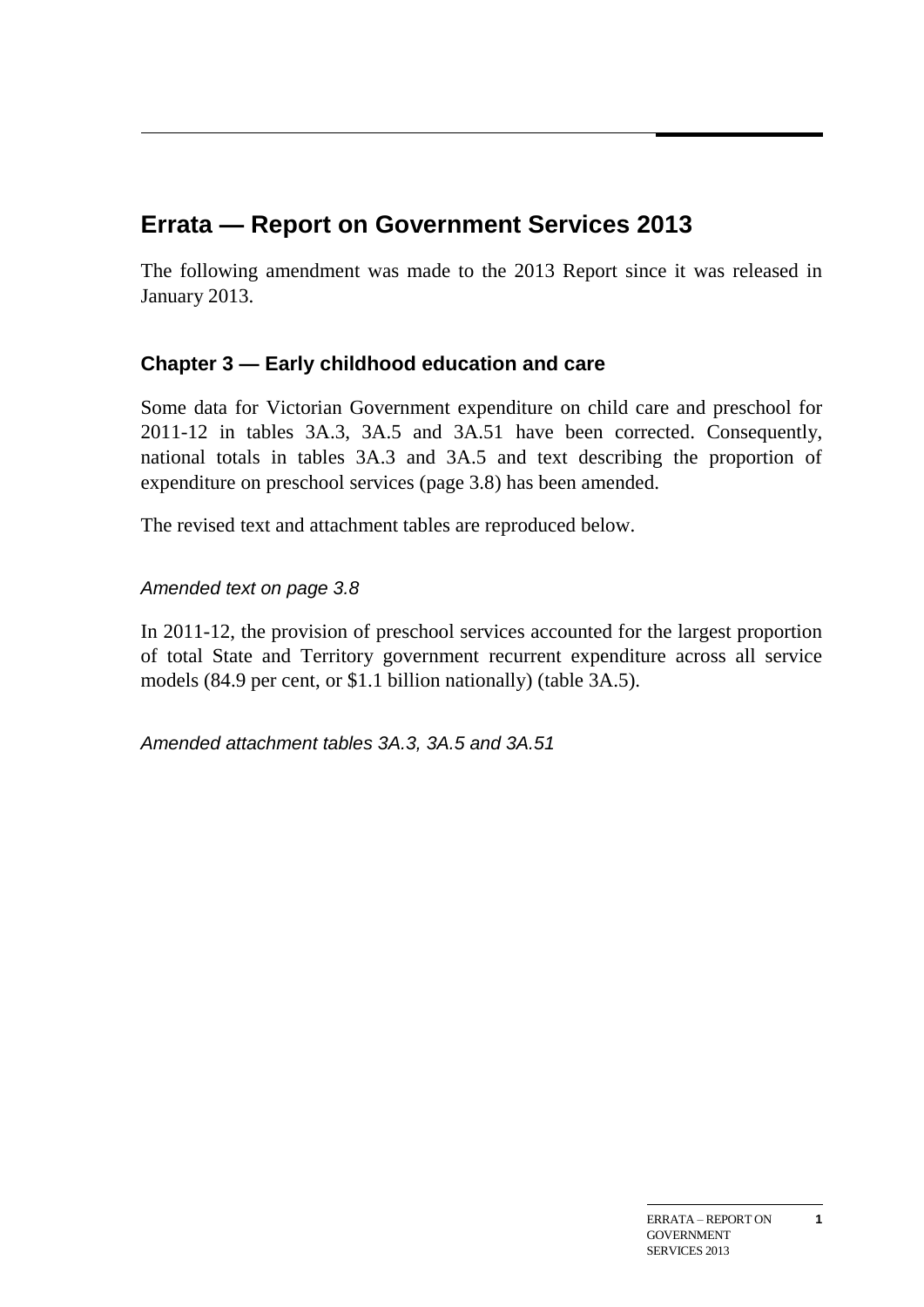| This page has changed since the Report was released in January 2013. See errata at http://www.pc.gov.au/gsp/reports/rogs/2013/errata |                                   |                                 |                         |           |          |                |        |                   |        |              |           |
|--------------------------------------------------------------------------------------------------------------------------------------|-----------------------------------|---------------------------------|-------------------------|-----------|----------|----------------|--------|-------------------|--------|--------------|-----------|
|                                                                                                                                      | Aus                               | State and Territory governments |                         |           |          |                |        |                   |        |              |           |
|                                                                                                                                      | Gov                               | $NSW$ (b)                       | Vic                     | $Q/d$ (c) | $WA$ (d) | SA(e)          |        | Tas (f) $ACT$ (g) | NT     | <b>Total</b> | govt      |
| 2002-03                                                                                                                              |                                   |                                 |                         |           |          |                |        |                   |        |              |           |
| Recurrent expenditure (h)                                                                                                            | 2 367 755                         |                                 | 160 786 129 522 169 252 |           | 78 459   | 150 262        | 29 959 | 21 274            | 30 338 | 769 850      | 3 137 606 |
| Net capital expenditure                                                                                                              | 4 1 9 3                           | 3610                            | 8412                    | 2 2 3 2   | 13 4 32  | 2731           | 339    | 3 1 8 5           | 225    | 34 166       | 38 359    |
| <b>Total expenditure</b>                                                                                                             | 2 371 948                         |                                 | 164 397 137 933 171 484 |           |          | 91 890 152 993 | 30 298 | 24 459            | 30 563 | 804 017      | 3 175 965 |
| 2003-04                                                                                                                              |                                   |                                 |                         |           |          |                |        |                   |        |              |           |
| Recurrent expenditure (h)                                                                                                            | 2 415 092                         |                                 | 184 844 149 025         | 196 492   | 77 809   | 108 762        | 30 437 | 26 042            | 32 048 | 805 458      | 3 220 550 |
| Net capital expenditure                                                                                                              | 12 5 9 7                          | 5 2 8 7                         | 1 3 6 6                 | 317       | 2 5 8 9  | 1 3 7 8        | 189    | 3846              | 219    | 15 190       | 27 787    |
| <b>Total expenditure</b>                                                                                                             | 2 427 689                         |                                 | 190 131 150 391 196 809 |           |          | 80 398 110 140 | 30 626 | 29 8 88           | 32 266 | 820 649      | 3 248 337 |
| 2004-05                                                                                                                              |                                   |                                 |                         |           |          |                |        |                   |        |              |           |
| Recurrent expenditure (h)                                                                                                            | 2 399 747                         |                                 | 186 376 144 593 210 329 |           |          | 70 083 115 490 | 28 972 | 25 601            | 32 089 | 813 532      | 3 213 279 |
| Net capital expenditure                                                                                                              | 20 194                            | 17 385                          | 8 3 6 5                 | 415       | 2912     | 1 2 8 5        | 669    | 1 3 3 4           | 210    | 32 576       | 52 770    |
| <b>Total expenditure</b>                                                                                                             | 2 419 941                         |                                 | 203 761 152 958 210 744 |           |          | 72 995 116 775 | 29 641 | 26 934            | 32 300 | 846 107      | 3 266 049 |
| 2005-06                                                                                                                              |                                   |                                 |                         |           |          |                |        |                   |        |              |           |
| Recurrent expenditure (h)                                                                                                            | 2 417 716 192 986 142 617 234 680 |                                 |                         |           |          | 74 965 104 719 | 27 374 | 24 942            | 31799  | 834 083      | 3 251 799 |
| Net capital expenditure                                                                                                              | 8 3 3 2                           | 2 1 6 1                         | 15 8 27                 | 256       | 2 4 7 9  | 2718           | 482    | 5 5 5 6           | 14     | 29 4 9 2     | 37 824    |
| <b>Total expenditure</b>                                                                                                             | 2 426 049                         |                                 | 195 147 158 444 234 936 |           |          | 77 444 107 436 | 27 856 | 30 4 98           | 31 813 | 863 574      | 3 289 623 |
| 2006-07                                                                                                                              |                                   |                                 |                         |           |          |                |        |                   |        |              |           |
| Recurrent expenditure (h)                                                                                                            | 2 714 871                         |                                 | 190 915 156 042 156 898 |           |          | 75 083 112 350 | 28 019 | 25 7 31           | 32 995 | 778 033      | 3 492 904 |
| Net capital expenditure                                                                                                              | 2016                              |                                 | 6452                    | 7436      | 1681     | 5482           | 244    | 3713              | 541    | 25 549       | 27 5 64   |
| <b>Total expenditure</b>                                                                                                             | 2 716 886                         |                                 | 190 915 162 494 164 334 |           |          | 76 763 117 832 | 28 263 | 29 4 44           | 33 536 | 803 582      | 3 520 468 |
| 2007-08                                                                                                                              |                                   |                                 |                         |           |          |                |        |                   |        |              |           |
| Recurrent expenditure (h)                                                                                                            | 2 955 660                         |                                 | 187 466 170 905         | 77 274    |          | 78 774 114 069 | 28 681 | 26 975            | 32 678 | 716 822      | 3 672 482 |
| Net capital expenditure                                                                                                              | 9442                              | 2 1 2 6                         | 15 205                  | 6 3 6 2   | 3 0 1 0  | 2 4 6 5        | 297    | 2 0 5 8           | 229    | 31752        | 41 194    |
| <b>Total expenditure</b>                                                                                                             | 2965 102 189 592 186 110          |                                 |                         | 83 637    |          | 81 784 116 534 | 28 978 | 29 033            | 32 906 | 748 574      | 3713676   |

### Table 3A.3 **Total government real expenditure on early childhood education and care (2011-12 dollars) (\$'000) (a)**

REPORT ON GOVERNMENT SERVICES 2013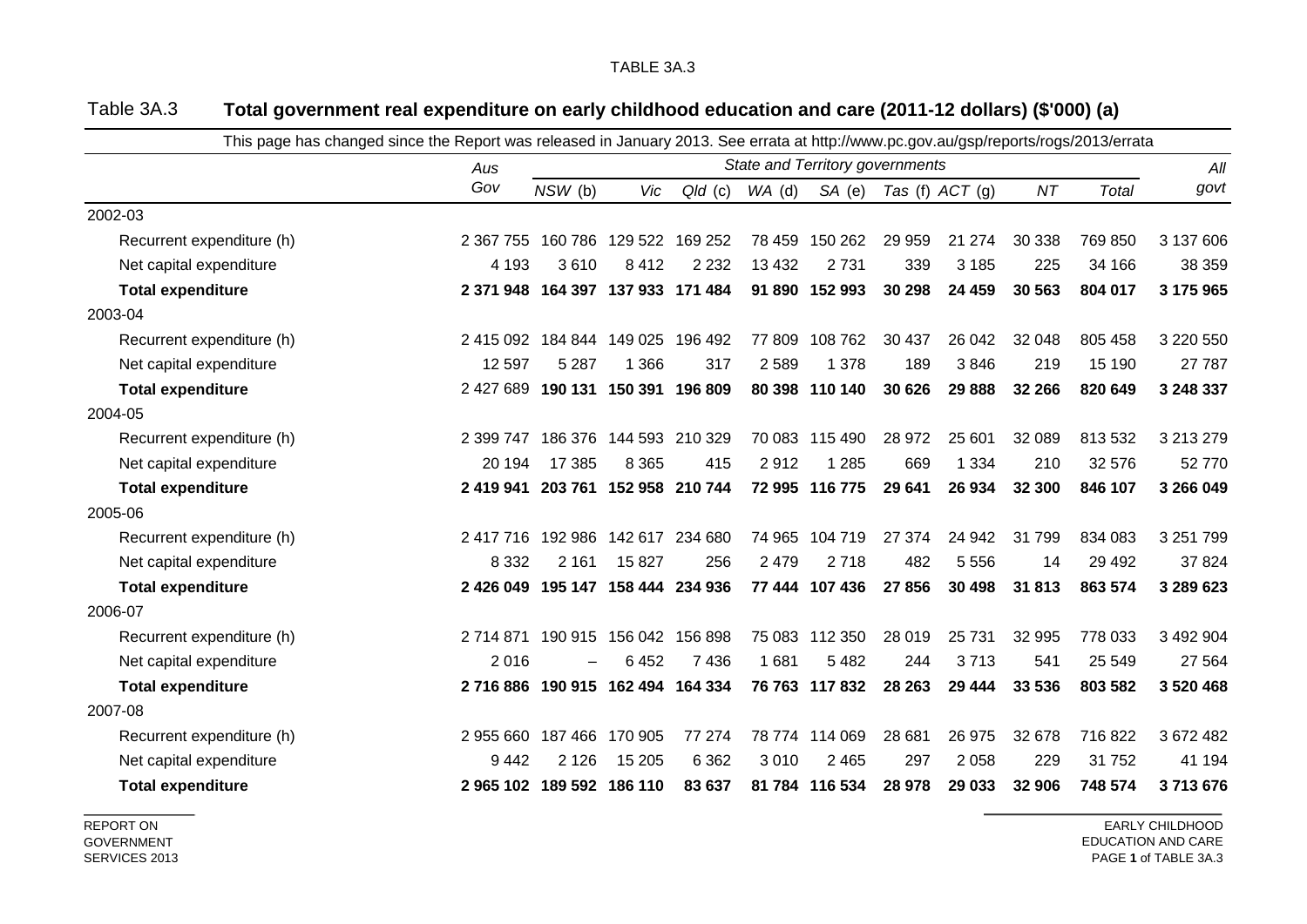| This page has changed since the Report was released in January 2013. See errata at http://www.pc.gov.au/gsp/reports/rogs/2013/errata |           |                                 |                 |           |                 |         |         |                   |         |                  |             |
|--------------------------------------------------------------------------------------------------------------------------------------|-----------|---------------------------------|-----------------|-----------|-----------------|---------|---------|-------------------|---------|------------------|-------------|
|                                                                                                                                      | Aus       | State and Territory governments |                 |           |                 |         |         |                   |         |                  |             |
|                                                                                                                                      | Gov       | $NSW$ (b)                       | Vic             | $Q/d$ (c) | $WA$ (d)        | SA (e)  |         | Tas (f) $ACT$ (g) | ΝT      | Total            | govt        |
| 2008-09                                                                                                                              |           |                                 |                 |           |                 |         |         |                   |         |                  |             |
| Recurrent expenditure (h)                                                                                                            | 4 095 622 | 198 111                         | 166 726         | 79 676    | 128 188         | 111 473 | 30 264  | 27 189            | 32 531  | 774 159          | 4 8 69 7 81 |
| Net capital expenditure                                                                                                              | 1 1 3 6   | 1 605                           | 14 893          | 4 6 7 4   | 2 5 7 0         | 5081    | 221     | 11 248            | 150     | 40 443           | 41 578      |
| <b>Total expenditure</b>                                                                                                             | 4 096 758 | 199 716                         | 181 619         | 84 349    | 130 758         | 116 555 | 30 4 85 | 38 437            | 32 681  | 814 601          | 4 911 359   |
| 2009-10                                                                                                                              |           |                                 |                 |           |                 |         |         |                   |         |                  |             |
| Recurrent expenditure (h)                                                                                                            | 4 055 575 | 230 922                         | 185 778         | 84 766    | 160 209         | 120 455 | 31 019  | 28 110            | 37 262  | 878 521          | 4 934 097   |
| Net capital expenditure                                                                                                              | 35 717    | 3 0 4 1                         | 21 506          | 23 0 29   | 41 350          | 13 5 24 | 183     | 1795              | 5 0 0 1 | 109 430          | 145 147     |
| <b>Total expenditure</b>                                                                                                             | 4 091 293 |                                 | 233 963 207 284 |           | 107 795 201 559 | 133 978 | 31 203  | 29 905            | 42 263  | 987 952          | 5 079 244   |
| 2010-11 (i)                                                                                                                          |           |                                 |                 |           |                 |         |         |                   |         |                  |             |
| Recurrent expenditure (h)                                                                                                            | 4 350 211 | 225<br>777                      | 195 528         | 105 294   | 204 096         | 123 658 | 33 599  | 27 959            | 45 209  | 961 120          | 5 311 331   |
| Net capital expenditure                                                                                                              | 4 9 7 6   | 332                             | 44 713          | 57 552    | 41 677          | 4 6 4 9 | 233     | 944               | 1778    | 151 879          | 156 854     |
| <b>Total expenditure</b>                                                                                                             | 4 355 187 | 226 110                         | 240 242         | 162 846   | 245 773         | 128 307 | 33 831  | 28 903            |         | 46 987 1 112 998 | 5 468 185   |
| 2011-12                                                                                                                              |           |                                 |                 |           |                 |         |         |                   |         |                  |             |
| Recurrent expenditure (h)                                                                                                            | 4 740 105 | 240 078                         | 204 568         | 138 694   | 250 106         | 133 948 | 38 994  | 31 002            | 49 717  | 087 106          | 5 827 212   |
| Net capital expenditure                                                                                                              | 30 274    |                                 | 40 522          | 94 778    | 32 217          | 4 4 4 1 | 761     | 10 356            | 461     | 183 536          | 213 810     |
| <b>Total expenditure</b>                                                                                                             | 4 770 379 | 240 078                         | 245 090         | 233 472   | 282 322         | 138 389 | 39 705  | 41 358            |         | 50 178 1 270 592 | 6 040 972   |

#### Table 3A.3 **Total government real expenditure on early childhood education and care (2011-12 dollars) (\$'000) (a)**

(a) Real expenditure based on ABS gross domestic product (GDP) price deflator 2011-12 = 100 — see table AA.51 in the Statistical appendix (appendix A) attachment (Attach stat app.xls or Attach stat app.pdf). Recent volatility in the GDP deflator series affects annual movements of real expenditure. See the Statistical appendix (section A.5) for details.

(b) In 2009-10 a revised financial method was applied to NSW government expenditure on child care and preschools, taking into account the Children's services reform agenda, as a result data from 2009-10 are not directly comparable to previous years. For NSW financial support to families was incorporated into other recurrent expenditure from 2009-10.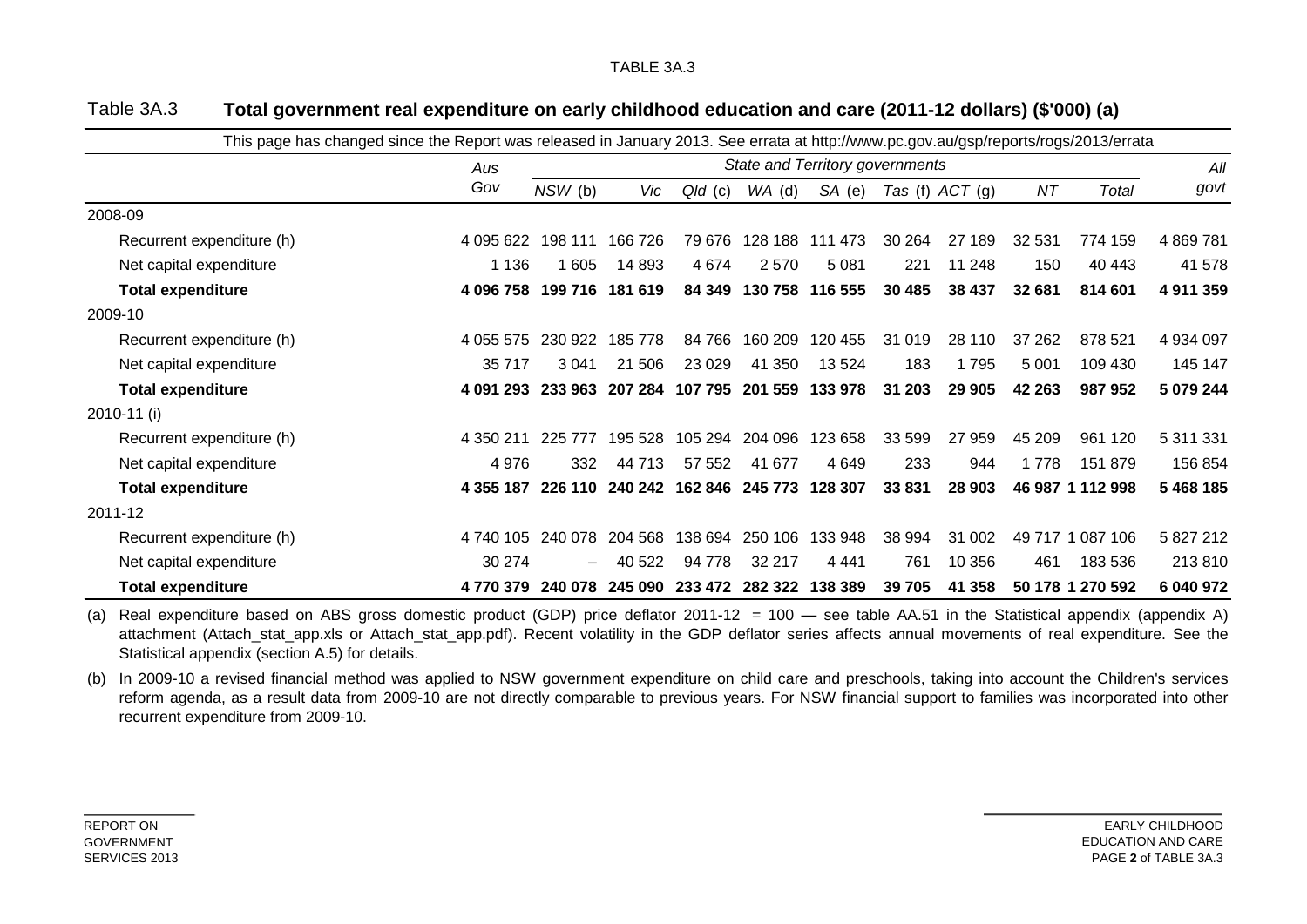### TABLE 3A.3

#### Table 3A.3 **Total government real expenditure on early childhood education and care (2011-12 dollars) (\$'000) (a)**

| This page has changed since the Report was released in January 2013. See errata at http://www.pc.gov.au/gsp/reports/rogs/2013/errata                                                                                                                                                                                                                                                                                                                                                                                                                                                                                                                                                                                                  |     |         |                                 |             |  |  |                                     |    |       |      |  |  |
|---------------------------------------------------------------------------------------------------------------------------------------------------------------------------------------------------------------------------------------------------------------------------------------------------------------------------------------------------------------------------------------------------------------------------------------------------------------------------------------------------------------------------------------------------------------------------------------------------------------------------------------------------------------------------------------------------------------------------------------|-----|---------|---------------------------------|-------------|--|--|-------------------------------------|----|-------|------|--|--|
|                                                                                                                                                                                                                                                                                                                                                                                                                                                                                                                                                                                                                                                                                                                                       | Aus |         | State and Territory governments |             |  |  |                                     |    |       |      |  |  |
|                                                                                                                                                                                                                                                                                                                                                                                                                                                                                                                                                                                                                                                                                                                                       | Gov | NSW (b) |                                 | Vic Qld (c) |  |  | $WA$ (d) $SA$ (e) Tas (f) $ACT$ (g) | ΝT | Total | govt |  |  |
| (c) Queensland expenditure on State preschools in 2006-07 only includes six months data. The reduction in expenditure in 2007-08 is due to the cessation of<br>preschool and the introduction of the Preparatory Year in Queensland from 2007. Preparatory Year data are included in data on school children. From 2009-10<br>Queensland net captial expenditure for preschools includes capital grant and construction costs for universal access programs and the child care component<br>includes capital grants to non-government agencies. Financial data for 2009-10 were revised for the 2012 Report to include expenditure from the National<br>Partnership on Early Childhood Education payments and to exclude payroll tax. |     |         |                                 |             |  |  |                                     |    |       |      |  |  |
| (d) Data for WA exclude expenditure on non-government preschools up to and including 2008-09. The reduction in net captial expenditure in 2010-11 was due to a<br>reduction in Building Education Revolution funding. For the 2012 Report, 2009-10 data were revised.                                                                                                                                                                                                                                                                                                                                                                                                                                                                 |     |         |                                 |             |  |  |                                     |    |       |      |  |  |

- (e) For South Australia the increase in net capital expenditure in 2009-10 is due to the construction of ten new child care centres.
- (f) Tasmanian preschool administrative expenditure includes teacher salaries as all government preschools have teachers employed by the State Government, and also includes funding for non-government preschools. Tasmania excluded payroll tax from 2009-10. Data reported for 2009-10 were revised for the 2012 Report to include salaries incorrectly classified as payroll tax.
- (g) ACT net capital expenditure decreased in 2009-10 due to a decreased level of capital works on preschool services.
- (h) 'Recurrent expenditure' also includes one-off, non-capital payments to peak agencies who support child care and preschool service providers.
- (i) Some NSW and NT data for 2010-11 have been revised since the 2012 Report.
	- Nil or rounded to zero.
- *Source* : Australian, State and Territory governments (unpublished); tables 3A.4, 3A.44, 3A.51, 3A.58, 3A.65, 3A.72, 3A.79, 3A.86 and 3A.93.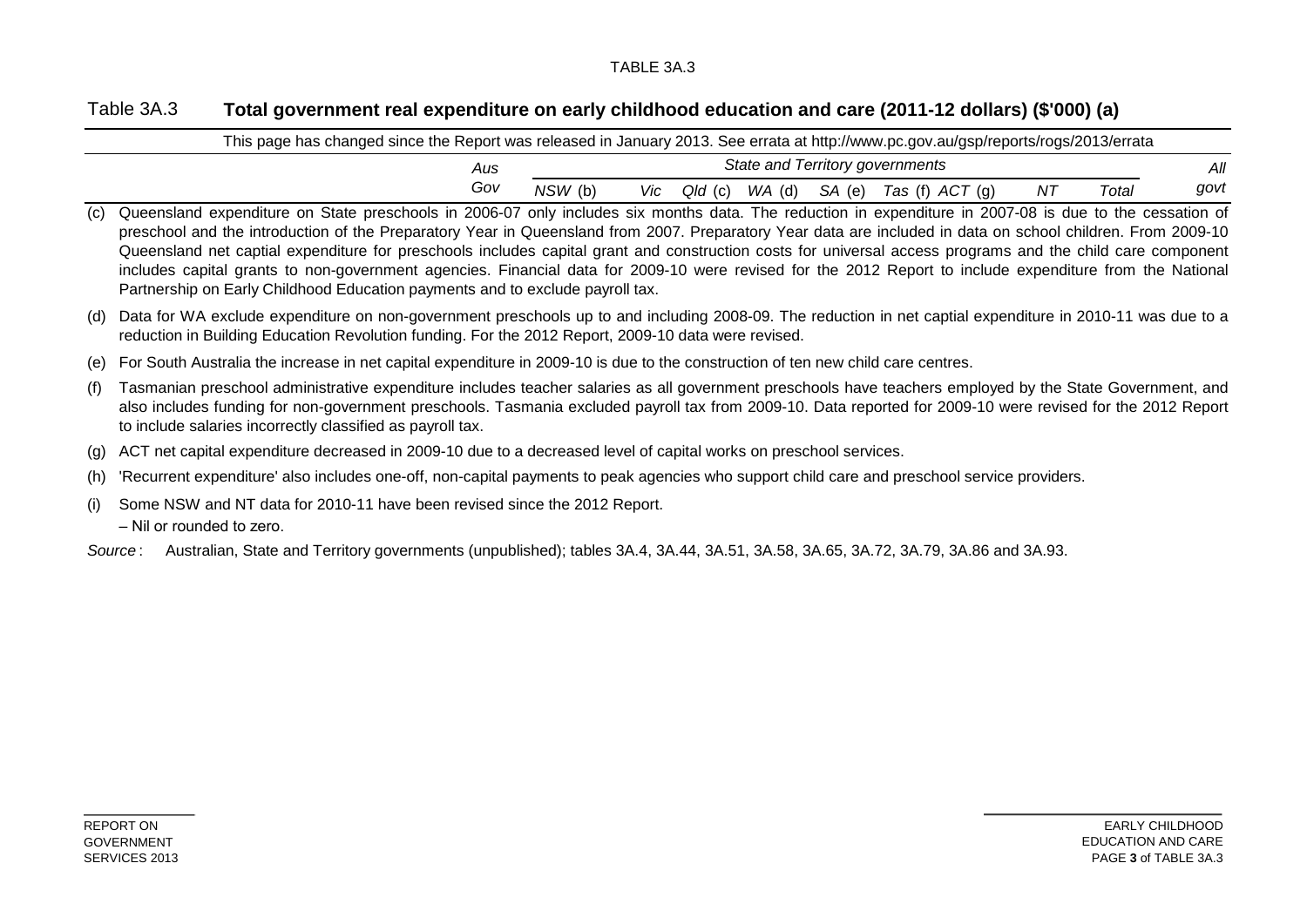| This page has changed since the Report was released in January 2013. See errata at http://www.pc.gov.au/gsp/reports/rogs/2013/errata |               |                 |           |         |             |         |         |          |           |  |  |
|--------------------------------------------------------------------------------------------------------------------------------------|---------------|-----------------|-----------|---------|-------------|---------|---------|----------|-----------|--|--|
|                                                                                                                                      | $NSW$ (c) (d) | Vic $(e)$ $(f)$ | $Q/d$ (g) | WA(h)   | SA (e), (i) | Tas (j) | ACT (k) | $NT$ (d) | Aust      |  |  |
| 2007-08                                                                                                                              |               |                 |           |         |             |         |         |          |           |  |  |
| Child care services                                                                                                                  | 44 062        | 2 3 3 8         | 42 673    | 8779    | 8 4 4 7     | 2625    | 5 5 8 7 | 6546     | 121 058   |  |  |
| Preschool services                                                                                                                   | 145 530       | 170 059         | 40 963    | 73 005  | 108 087     | 26 353  | 23 4 46 | 26 360   | 613803    |  |  |
| <b>Total expenditure</b>                                                                                                             | 189 592       | 186 110         | 83 637    | 81 784  | 116 534     | 28 978  | 29 033  | 32 906   | 748 574   |  |  |
| 2008-09                                                                                                                              |               |                 |           |         |             |         |         |          |           |  |  |
| Child care services                                                                                                                  | 43 171        | 2 0 0 2         | 42 409    | 10 345  | 10 125      | 2676    | 4 9 4 2 | 4843     | 120 513   |  |  |
| Preschool services                                                                                                                   | 156 545       | 167 603         | 41 940    | 120 413 | 106 430     | 27810   | 33 4 95 | 27 838   | 682 074   |  |  |
| <b>Total expenditure</b>                                                                                                             | 199 716       | 181 619         | 84 349    | 130 758 | 116 555     | 30 4 85 | 38 437  | 32 681   | 814 601   |  |  |
| 2009-10                                                                                                                              |               |                 |           |         |             |         |         |          |           |  |  |
| Child care services                                                                                                                  | 51828         | 2721            | 52761     | 8 9 3 4 | 18 938      | 2 3 7 2 | 5 3 3 6 | 10 147   | 153 036   |  |  |
| Preschool services                                                                                                                   | 182 136       | 191 106         | 55 034    | 192 625 | 115 041     | 28 831  | 24 5 69 | 32 116   | 821 458   |  |  |
| <b>Total expenditure</b>                                                                                                             | 233 963       | 207 284         | 107795    | 201 559 | 133 978     | 31 203  | 29 905  | 42 263   | 987952    |  |  |
| $2010 - 11 (k)$                                                                                                                      |               |                 |           |         |             |         |         |          |           |  |  |
| Child care services                                                                                                                  | 55 342        | 3759            | 57929     | 13 3 14 | 10 160      | 2 3 6 7 | 5 0 9 8 | 14 500   | 162 468   |  |  |
| Preschool services                                                                                                                   | 170 767       | 224 634         | 104 917   | 232 459 | 118 147     | 31 4 64 | 23 806  | 32 488   | 938 683   |  |  |
| <b>Total expenditure</b>                                                                                                             | 226 110       | 240 242         | 162 846   | 245 773 | 128 307     | 33831   | 28 903  | 46 987   | 1 112 998 |  |  |
| 2011-12                                                                                                                              |               |                 |           |         |             |         |         |          |           |  |  |
| Child care services                                                                                                                  | 49 000        | 631             | 86 154    | 21 455  | 9990        | 3018    | 5474    | 16 263   | 191 985   |  |  |
| Preschool services                                                                                                                   | 191 078       | 244 459         | 147 318   | 260 867 | 128 399     | 36 687  | 35 884  | 33 915   | 1 078 607 |  |  |
| <b>Total expenditure</b>                                                                                                             | 240 078       | 245 090         | 233 472   | 282 322 | 138 389     | 39 705  | 41 358  | 50 178   | 1 270 592 |  |  |

Table 3A.5 **State and Territory government real expenditure on child care and preschool services (2011-12 dollars) (\$'000) (a), (b)**

(a) Real expenditure based on ABS gross domestic product (GDP) price deflator 2011-12 = 100 — see table AA.51 in the Statistical appendix (appendix A) attachment (Attach stat app.xls or Attach stat app.pdf). Recent volatility in the GDP deflator series affects annual movements of real expenditure. See the Statistical appendix (section A.5) for details.

(b) Expenditure estimates may not be strictly comparable over time or between jurisdictions. See source tables for footnotes.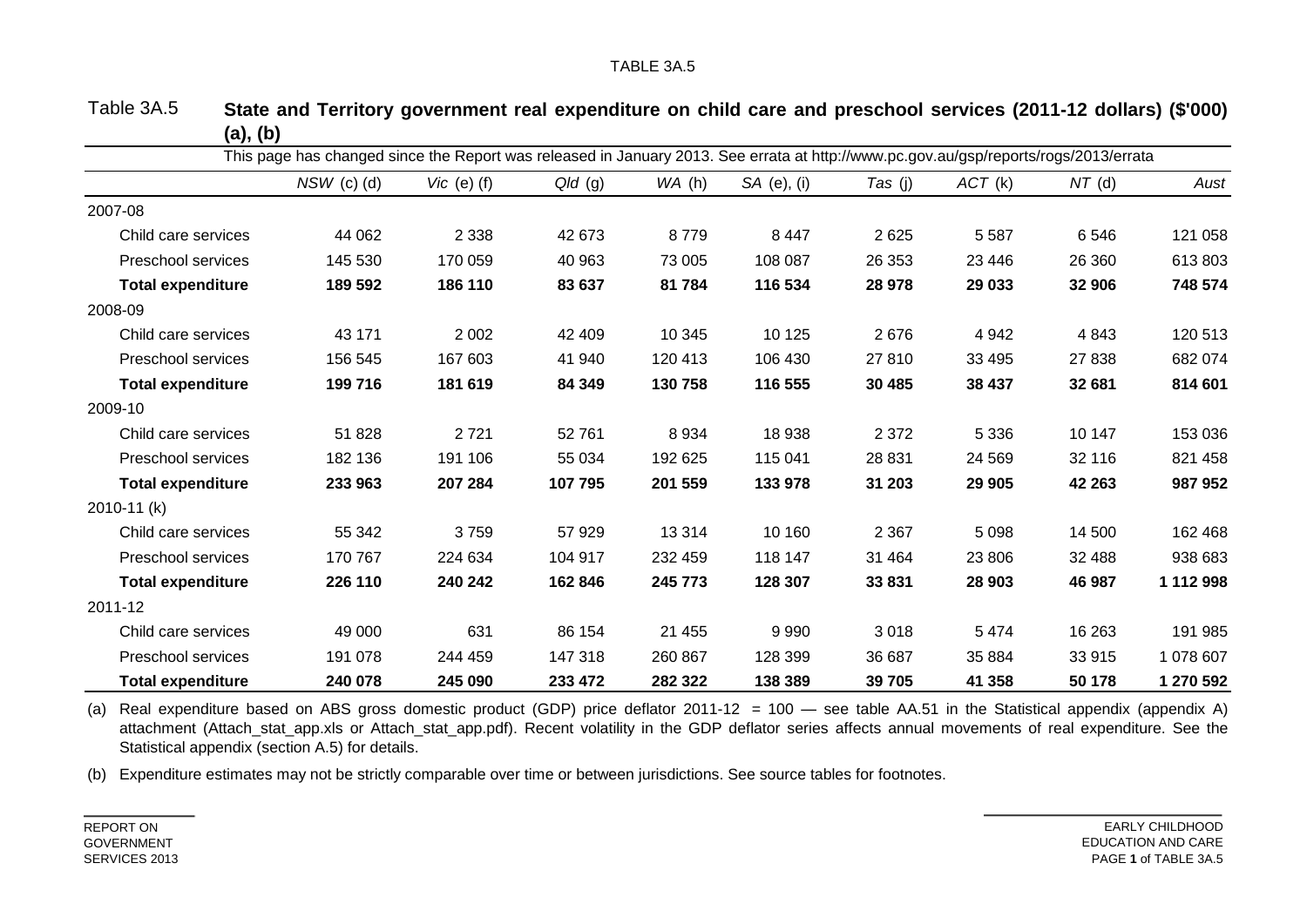### TABLE 3A.5

### Table 3A.5 **State and Territory government real expenditure on child care and preschool services (2011-12 dollars) (\$'000) (a), (b)**

|     | This page has changed since the Report was released in January 2013. See errata at http://www.pc.gov.au/gsp/reports/rogs/2013/errata                                                                                                                                                                                                                                                           |  |  |  |  |  |  |  |  |  |  |
|-----|------------------------------------------------------------------------------------------------------------------------------------------------------------------------------------------------------------------------------------------------------------------------------------------------------------------------------------------------------------------------------------------------|--|--|--|--|--|--|--|--|--|--|
|     | $Qld$ (g)<br>WA(h)<br>SA (e), (i)<br>$NSW$ (c) (d)<br>Vic $(e)$ $(f)$<br>Aust<br>Tas (j)<br>ACT (k)<br>NT (d)                                                                                                                                                                                                                                                                                  |  |  |  |  |  |  |  |  |  |  |
| (C) | In 2009-10 a revised financial methodology was applied to NSW government expenditure on child care and preschools, taking into account the Children's services<br>reform agenda, therefore data from 2009-10 are not directly comparable to previous years.                                                                                                                                    |  |  |  |  |  |  |  |  |  |  |
| (d) | Some NSW and NT data for 2010-11 have been revised since the 2012 Report.                                                                                                                                                                                                                                                                                                                      |  |  |  |  |  |  |  |  |  |  |
| (e) | Victorian data for 2011-12 includes actual expenditure in 2011-12 and committed unspent funds for 2011-12.                                                                                                                                                                                                                                                                                     |  |  |  |  |  |  |  |  |  |  |
| (f) | Total expenditure for Victoria and SA for some years includes administrative expenditure that is not able to be split by service type. The sum of child care and<br>preschool may not add to 'total expenditure'.                                                                                                                                                                              |  |  |  |  |  |  |  |  |  |  |
| (g) | Preparatory Year data are included in data on school children. For Queensland the increase in preschool services in 2009-10 was due to an increase in captial<br>grant and constructions costs for universal acesss program. Financial data for 2009-10 were revised for the 2012 Report, to include expenditure from National<br>Partnership on Agreement Early Childhood Education payments. |  |  |  |  |  |  |  |  |  |  |
| (h) | Data for WA exclude expenditure on non-government preschools up to and including 2008-09.                                                                                                                                                                                                                                                                                                      |  |  |  |  |  |  |  |  |  |  |
| (i) | The increase in child care services expenditure in 2009-10 for South Australia is due to the construction of ten new child care centres.                                                                                                                                                                                                                                                       |  |  |  |  |  |  |  |  |  |  |
| (i) | Tasmanian preschool administrative expenditure includes teacher salaries as all government preschools have teachers employed by the State Government and<br>also includes funding for non-government preschools. Tasmania has exluded payroll tax from 2009-10.                                                                                                                                |  |  |  |  |  |  |  |  |  |  |
| (k) | The decrease in preschool services for 2009-10 is due to a decreased level of capital works compared to 2008-09.                                                                                                                                                                                                                                                                               |  |  |  |  |  |  |  |  |  |  |
|     | State and Territory governments (unpublished); tables 3A.44, 3A.51, 3A.58, 3A.65, 3A.72, 3A.79, 3A.86 and 3A.93.<br>Source:                                                                                                                                                                                                                                                                    |  |  |  |  |  |  |  |  |  |  |